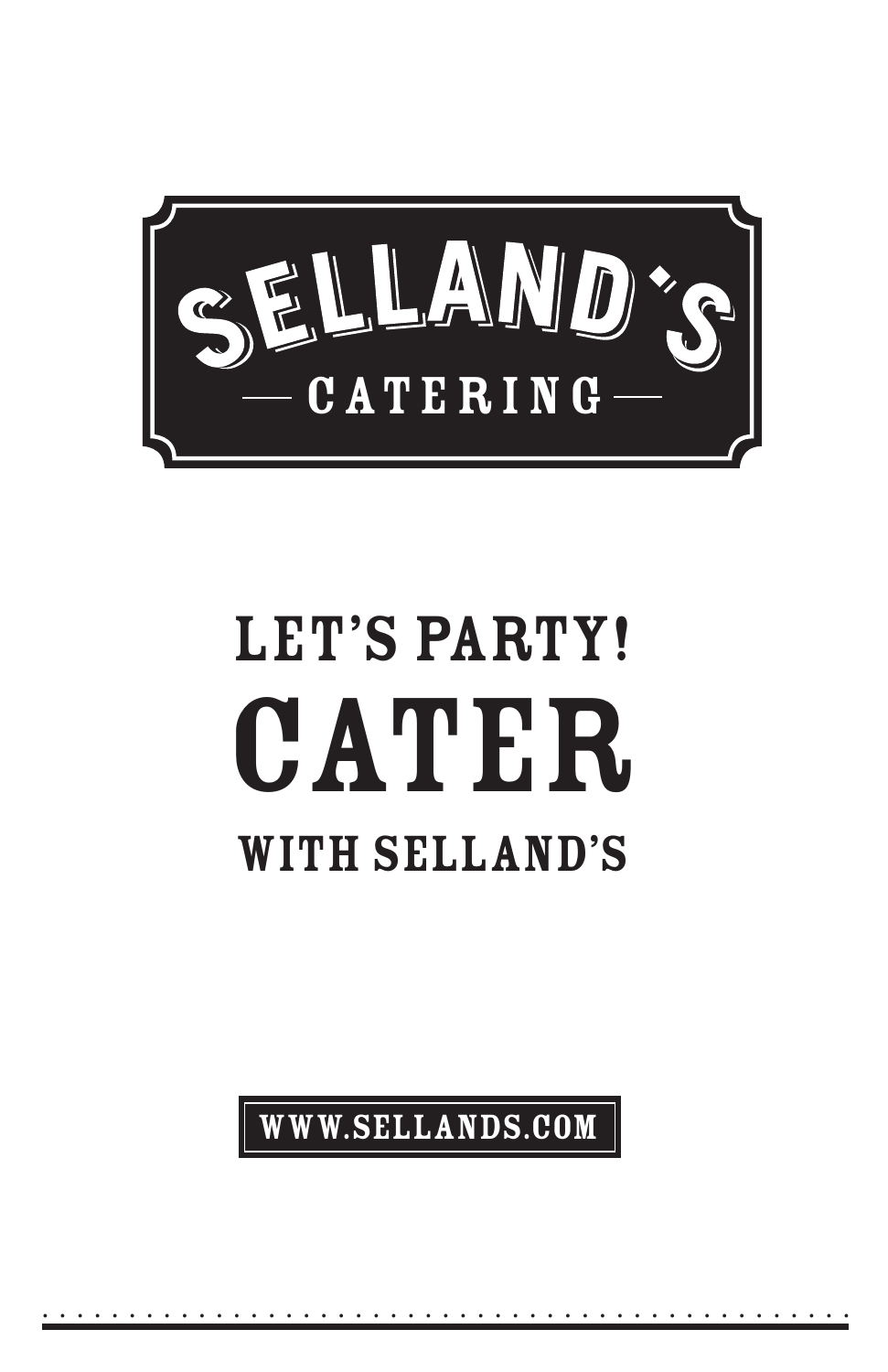### **TABLE OF CONTENTS**

| THE CLASSIC WORKING LUNCH 1 |
|-----------------------------|
| SANDWICH PLATTERS2          |
| BISTRO BOXED LUNCHES 3      |
|                             |
|                             |
|                             |
|                             |
|                             |
|                             |
|                             |
| PARTY PACKAGES  11-14       |
|                             |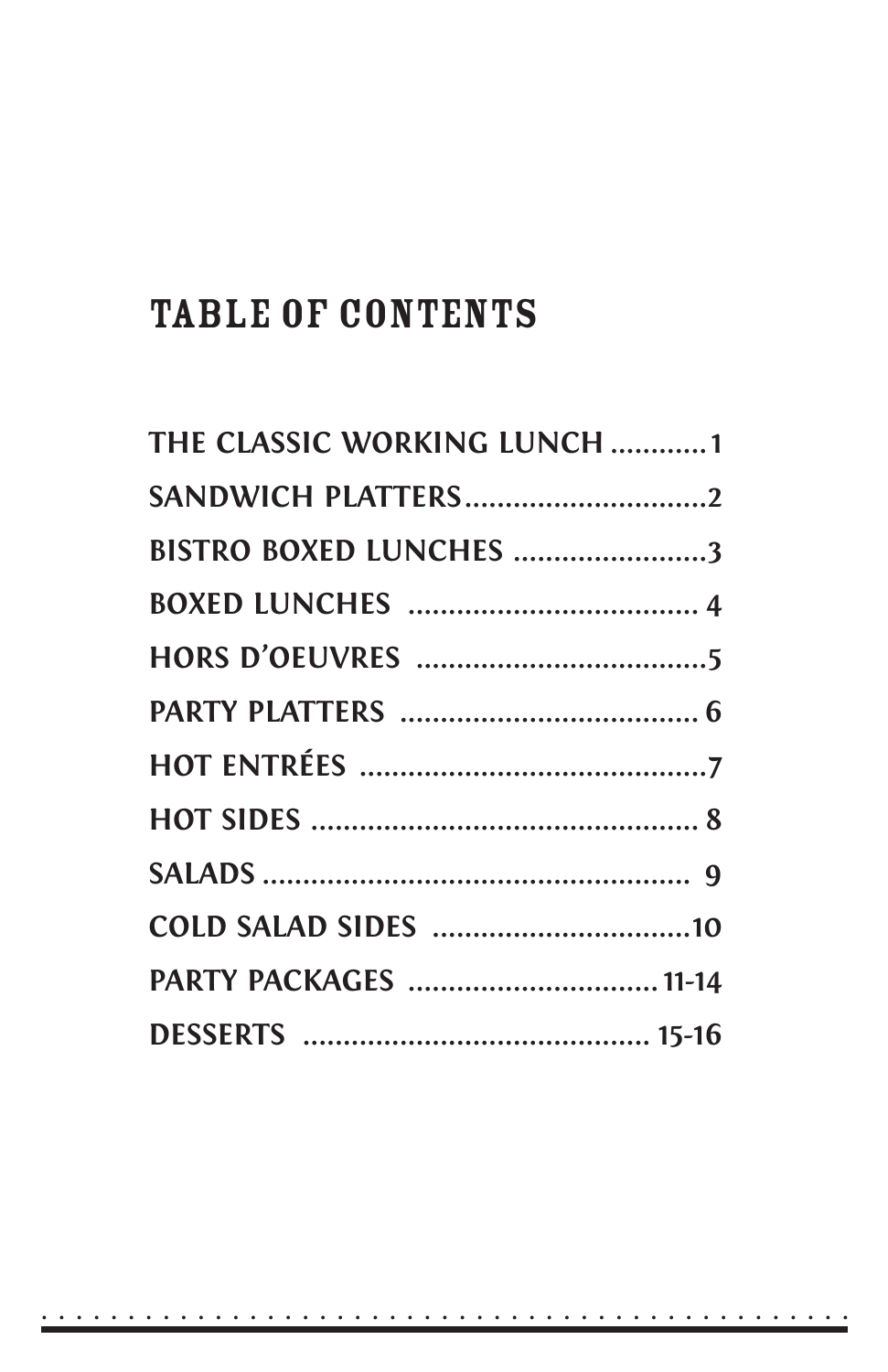### The CLASSIC working lunch

*small serves up to 24 people* **\$435** *medium serves up to 48 people* **\$870** *large serves up to 72 people* **\$1,305**

*includes:*

#### **ASSORTED SANDWICH PLATTER**

choose from a selection of signature cold sandwiches *(see selections on page 2)*

#### **FARMER'S MARKET SALAD**

mixed greens, avocado, cucumber, cherry tomatoes, carrot, radish, green onion, dill, nut and seed mix, choice of dressing

*choice of one cold side:*

**ROASTED BEET CHERRY TOMATO CAPRESE MEDITERRANEAN CUCUMBER CURRIED CAULIFLOWER COUSCOUS QUINOA & KALE KALE & GOLDEN BEET FRUIT**

#### **ADD COOKIES \$35 PER DOZEN**

*PLEASE CONTACT OUR CATERING SPECIALIST TO DISCUSS ANY DIETARY NEEDS.* 

*Please be aware that our gluten sensitive products are prepared in kitchens that handle many other wheat products. Therefore we cannot and do not guarantee that any menu item is completely gluten-free.*

. . . . . . . . . . . . . . . . . . . . . . . . . . . . . . . . . . . . . . . . . . . . . . .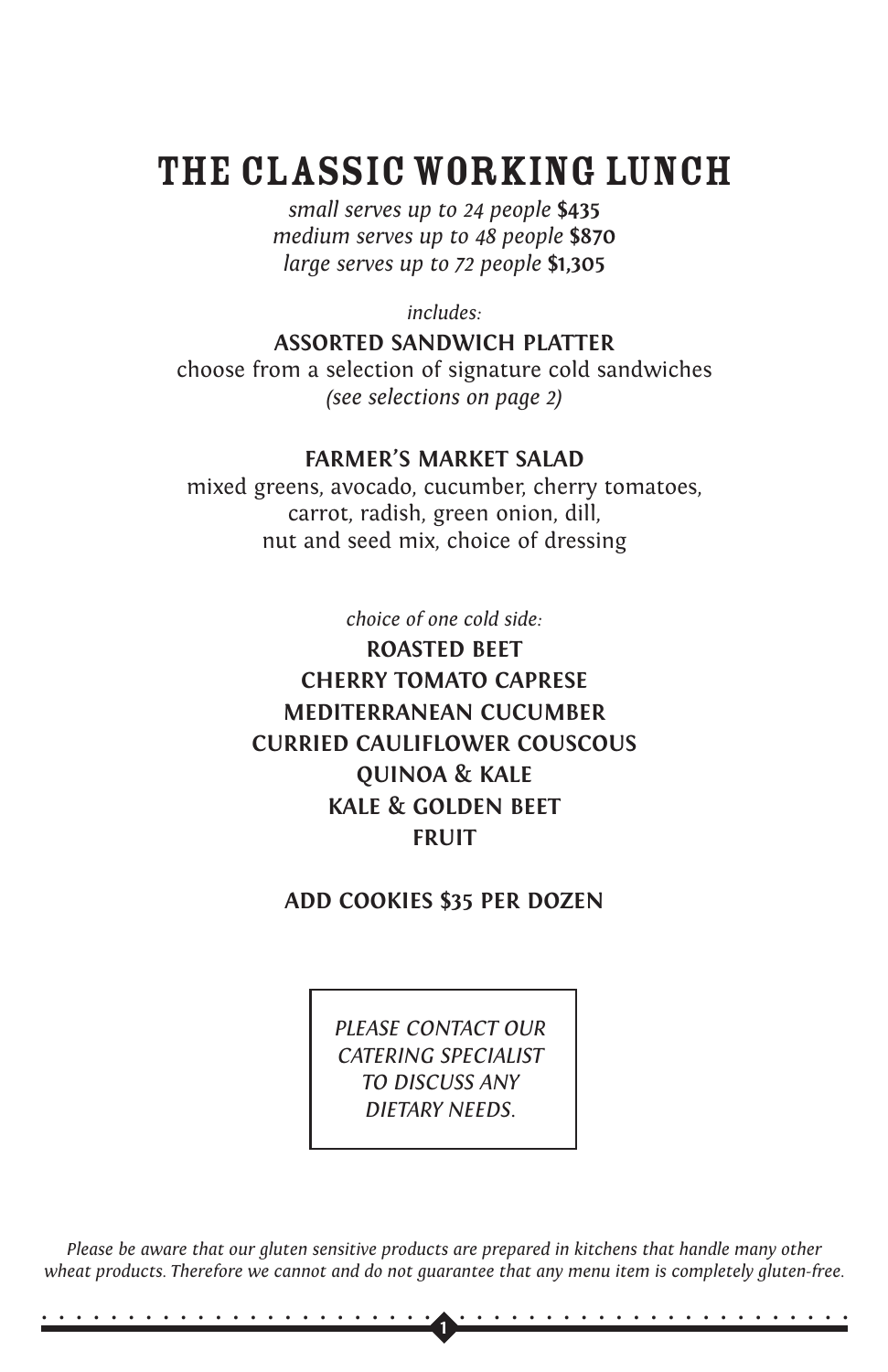### SANDWICH PLATTERS

### SIGNATURE SANDWICH PLATTER . . . . . . . . . . . . .

*small (8 sandwiches cut in half, choose 4)* **\$97** *large (16 sandwiches cut in half, choose 4)* **\$194**

### SANDWICH SELECTIONS . . . . . . . . . . . . . . . . . . . . . . . . . . .

*most cold sandwiches can be modified to be gluten sensitive*

### **ROAST BEEF**

shaved tri tip, pickled red onion, arugula, red wine vinaigrette, lemon-basil aioli, hoagie roll

### **BLTA**

peppered bacon, romaine, tomato, avocado, mayo, sourdough

### **TUNA SALAD**

tuna and celery salad, red onion, pickle, romaine, sourdough

### **ACHIOTE CHICKEN**

cabbage, carrot and cilantro slaw, pickled red onion, jalapeño, chipotle ranch, hoagie roll

### **TURKEY & AVOCADO**

jack cheese, tomato, pickle, red onion, romaine, lemon-basil aioli, whole wheat focaccia

### **AVOCADO & JACK**

tomato, pickle, red onion, romaine, lemon-basil aioli, whole wheat focaccia

### **THE RAINBOW**

avocado, tomato, bell pepper, cabbage, carrot and cilantro slaw, red onion, kalamata olives, pumpkin and sunflower seeds, lemon vinaigrette, vegan "mayo", whole wheat focaccia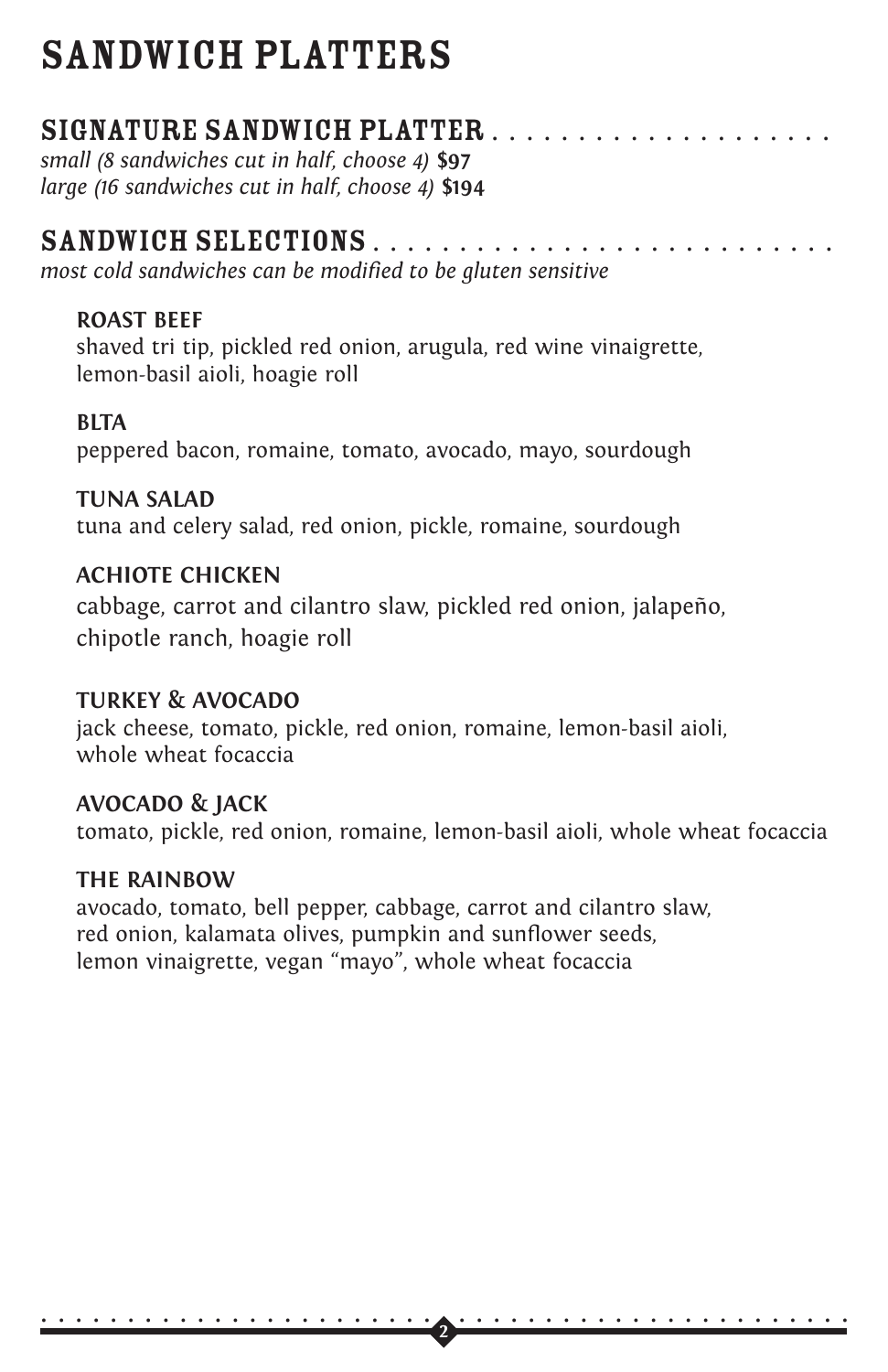### bistro BOXED LUNCH

*each bistro boxed lunch comes with bread and butter* 

### **ROASTED SALMON FILET ON QUINOA \$15.25**

pecans, dill, green onion, lemon vinaigrette

### **TURKEY COBB \$15.25**

mixed greens, bacon, avocado, farm egg, cherry tomatoes, blue cheese crumble, ranch

. . . . . . . . . . . . . . . . . . . . . . . . . . . . . . . . . . . . . . . . . . . . . . . **<sup>3</sup>**

### **CHICKEN CAESAR \$14.50**

chopped romaine, shaved parmesan, croutons, chives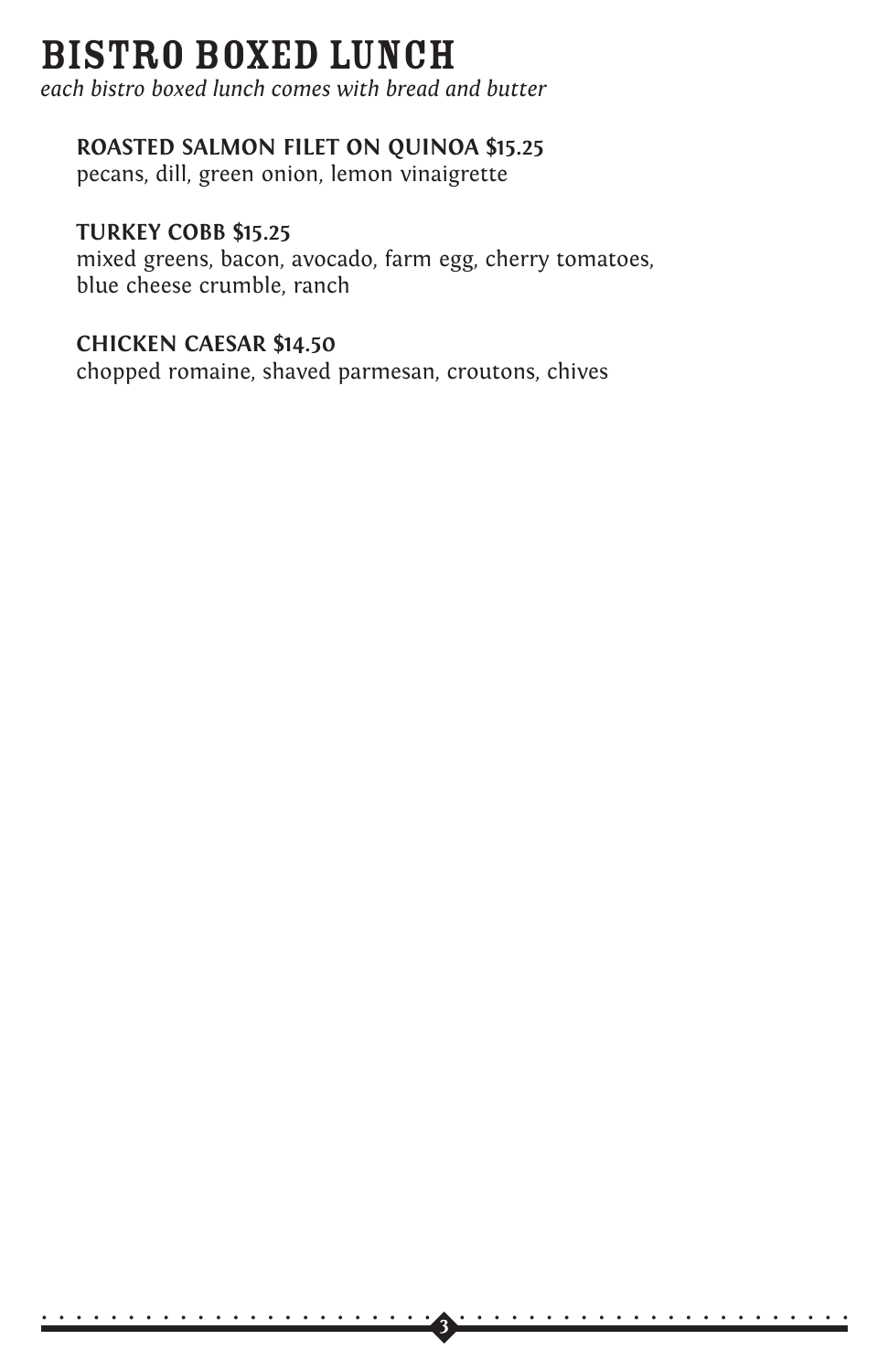### BOXED LUNCHES

### \$17.75

*each boxed lunch features a sandwich of your choice, accompanied by a cold salad side and a chocolate chip cookie; add chips, \$1.75 per bag.*

### SANDWICH SELECTIONS . . . . . . . . . . . . . . . . . . . . . . . . . . .

*most cold sandwiches can be modified to be gluten sensitive*

### **ROAST BEEF** *(+\$1.75)*

shaved tri tip, pickled red onion, arugula, red wine vinaigrette, lemon-basil aioli, hoagie roll

### **BLTA**

peppered bacon, romaine, tomato, avocado, mayo, sourdough

### **TUNA SALAD**

tuna and celery salad, red onion, pickle, romaine, sourdough

### **ACHIOTE CHICKEN**

cabbage, carrot and cilantro slaw, pickled red onion, jalapeño, chipotle ranch, hoagie roll

### **TURKEY & AVOCADO**

jack cheese, tomato, pickle, red onion, romaine, lemon-basil aioli, whole wheat focaccia

### **AVOCADO & JACK**

tomato, pickle, red onion, romaine, lemon-basil aioli, whole wheat focaccia

. . . . . . . . . . . . . . . . . . . . . . . . . . . . . . . . . . . . . . . . . . . . . . . **<sup>4</sup>**

### **THE RAINBOW**

avocado, tomato, bell pepper, cabbage, carrot and cilantro slaw, red onion, kalamata olives, pumpkin and sunflower seeds, lemon vinaigrette, vegan "mayo", whole wheat focaccia

### COLD SALAD SIDE SELECTIONS . . . . . . . . . . . . . . . . . . . . . .

CURRIED CAULIFLOWER COUSCOUS, ROASTED BEET, CHERRY TOMATO CAPRESE, QUINOA & KALE, MEDITERRANEAN CUCUMBER, KALE & GOLDEN BEET, FRUIT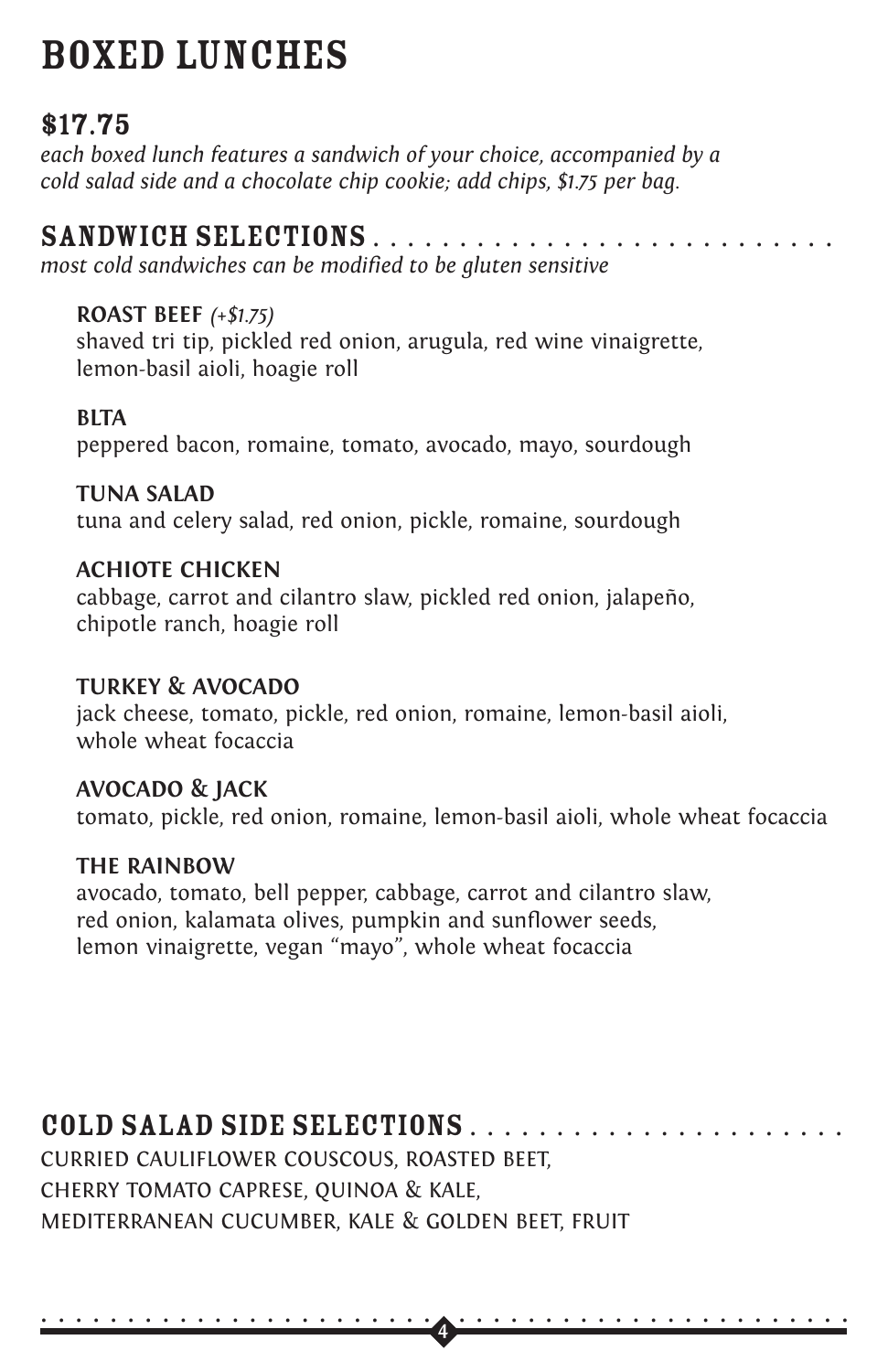### HORS D'OEUVRES

*by the dozen (minimum of 2 dozen per item required) all items are packed to go, table ready platters are available for an additional charge*

### **SELLAND'S MINI SANDWICHES**

- turkey breast, jack cheese, caramelized onion, mayo **\$42**
- tri tip, pickled red onion, arugula, red wine vinaigrette, lemon-basil aioli **\$45**
- achiote chicken, pickled red onion, arugula, chipotle ranch **\$40**
- fresh mozzarella, tomato, lemon-basil aioli **\$40**

#### **SKEWERS**

- teriyaki chicken with ginger-peanut vinaigrette **\$33**
- roasted vegetable with lemon-basil aioli **\$27**
- tomato, fresh mozzarella, basil with lemon-basil aioli **\$27**

### **DEVILED EGGS \$22**

mayo, touch of mustard, thyme

### **FLATBREADS \$16.50**

- blue cheese, bacon, caramelized onion, cream cheese, green onion
- feta, sun-dried tomatoes, cream cheese, kalamata olives, parsley

### **QUICHE BITES \$28.50** *(minimum purchase of 2 dozen per flavor)*

- roasted red pepper
- bacon, caramelized onion
- spinach, sun-dried tomatoes, feta

### **STUFFED MUSHROOMS**

• sage-walnut & pesto, garlic, fontina, breadcrumbs, fresh herbs **\$33.50**

. . . . . . . . . . . . . . . . . . . . . . . . . . . . . . . . . . . . . . . . . . . . . . .

**5**

• italian sausage, fontina, breadcrumbs, fresh herbs **\$33.50**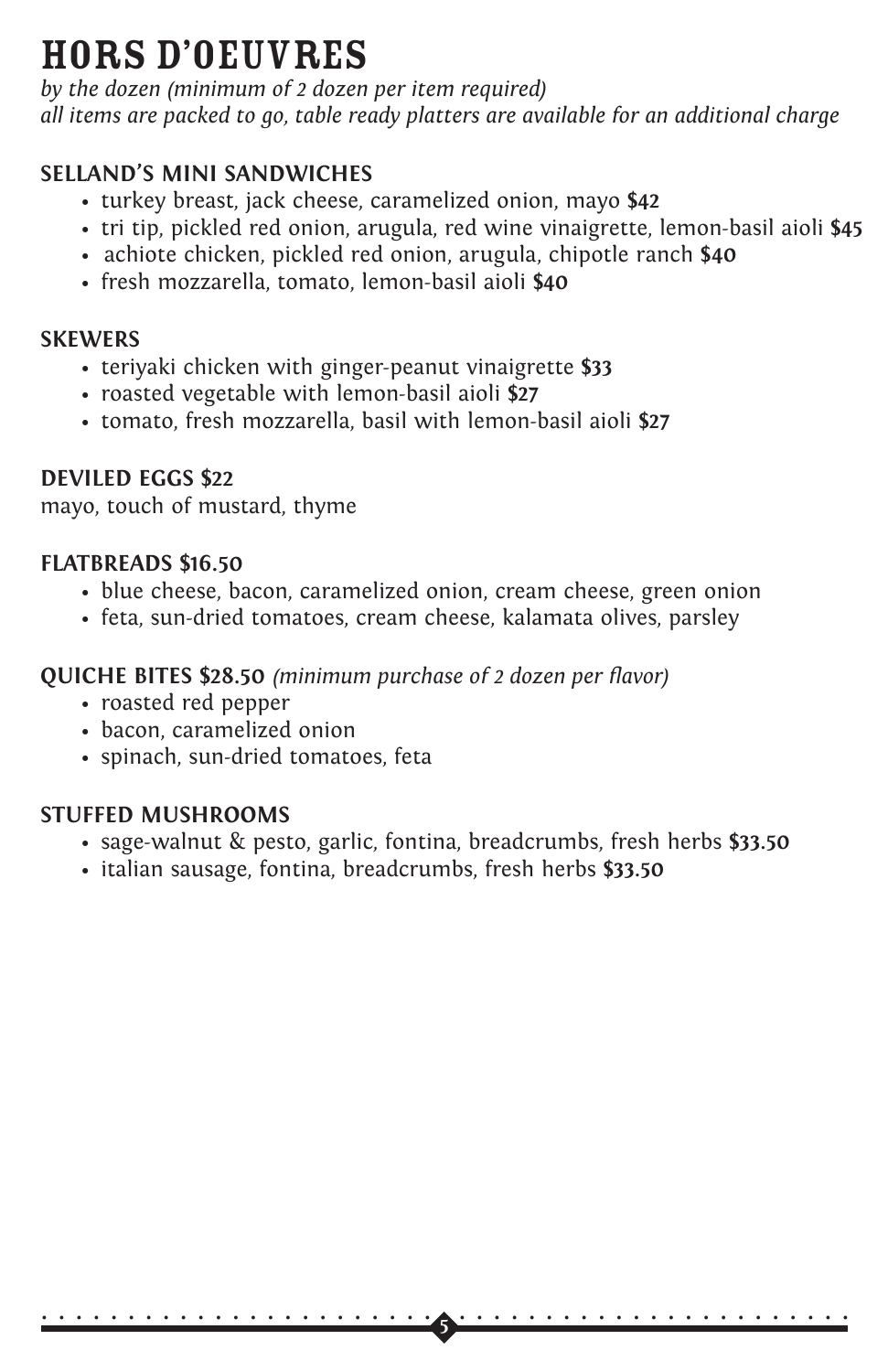### PARTY PLATTERS

*small serves up to 12 large serves up to 24*

### **SELLAND'S MINI SANDWICH PLATTER sm \$90 | lg \$175**

- turkey breast, jack cheese, caramelized onion, mayo
- tri tip, pickled red onion, arugula, red wine vinaigrette, lemon-basil aioli
- achiote chicken, pickled red onion, arugula, chipotle ranch
- fresh mozzarella, tomato, lemon-basil aioli

### **"BUILD YOUR OWN" BRUSCHETTA PLATTER** *choose one*

- fresh mozzarella, tomato, basil, olive oil **sm \$72**
- feta, sun-dried tomato **sm \$72**
- lemon marinated bay shrimp, cream cheese mousse **sm \$76**

### **ROASTED SALMON PLATTER lg \$129**

cucumber-dill sauce, marinated red onion, lemon

### **SELLAND'S SIGNATURE CHEESE PLATTER sm \$67 | lg \$123**

creamy brie, laura chenel chevre and shaft blue cheese served with caramelized onion, olive tapenade, roasted nuts, dried fruit, crostini, water crackers

### **CHEESE & FRUIT PLATTER sm \$67 | lg \$123**

creamy brie, laura chenel chevre and shaft blue cheese, best of the season fruit, crostini, water crackers

### **ROASTED LEMON MARINATED PRAWN PLATTER sm \$73 | lg \$133**

cocktail sauce, 2 per person

### **ROASTED VEGETABLE PLATTER sm \$57 | lg \$99**

lemon-basil aioli

### **FRESH VEGETABLE CRUDITÉS PLATTER sm \$42 | lg \$65**

ranch dressing

### **FRESH FRUIT PLATTER sm \$42 | lg \$65**

best of the season

### **BAGUETTE, CROSTINI & CRACKER PLATTER sm \$21**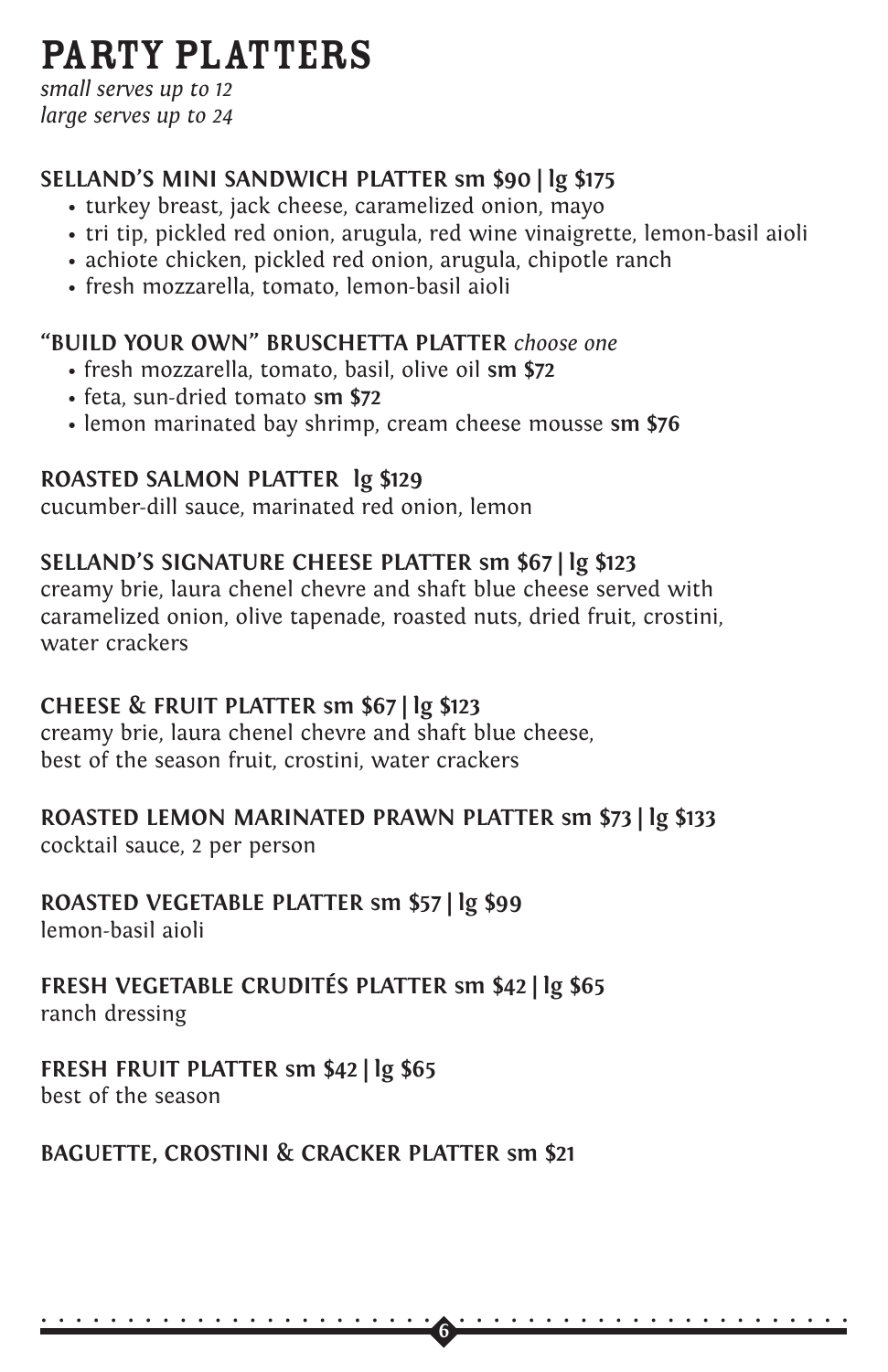### HOT ENTRéES

*small serves up to 12 large serves up to 24*

### **SALMON FILET PROVENCAL sm \$129 | lg \$258**

roasted cherry tomatoes, leeks, rosemary, thyme, oregano

### **HERB SALMON FILET sm \$123 | lg \$246**

olive oil, lemon, parsley, dill

### **TERIYAKI CHICKEN THIGH sm \$63 | lg \$126**

sesame seeds, green onion

### **LEMON CHICKEN BREAST sm \$111 | lg \$222**

lemon, garlic, thyme

#### **MUSHROOM CHICKEN BREAST sm \$117 | lg \$234**  sherry, cream

### **CLASSIC MEATLOAF \$60 (whole)**

beef and pork with tomato, onion, cheddar

### **LASAGNA BOLOGNESE sm \$89 | lg \$178**

meat sauce, mozzarella, ricotta, parmesan

### **THREE CHEESE LASAGNA sm \$85 | lg \$170**

tomato sauce, mozzarella, ricotta, parmesan

### **ROASTED RED PEPPER LASAGNA sm \$89 | lg \$178**

creamy parmesan, mozzarella, ricotta, parmesan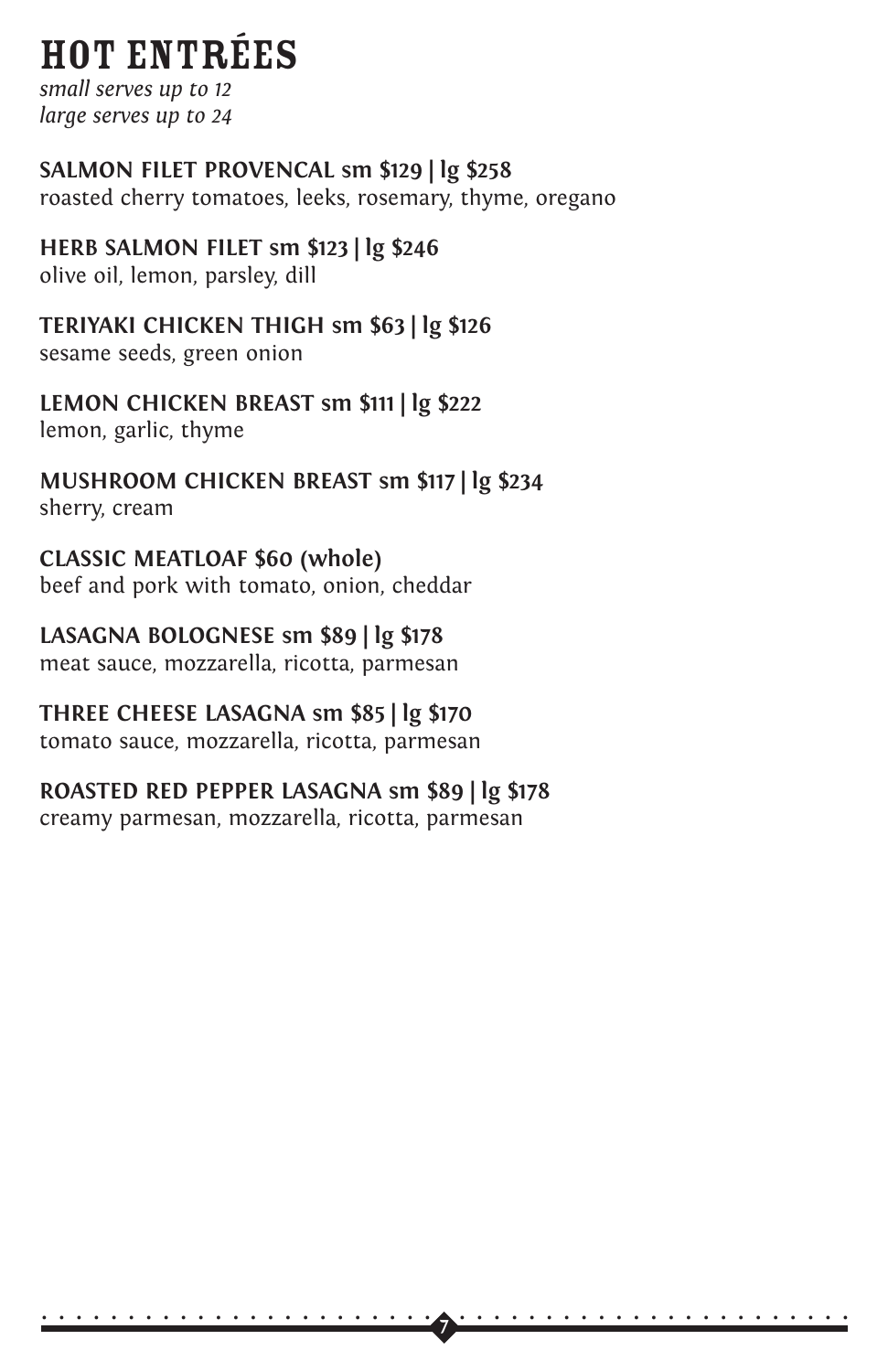### HOT SIDES

*small serves up to 12 large serves up to 24*

#### **MACARONI & CHEESE sm \$59 | lg \$118**  cheddar, gruyère, parmesan, toasted breadcrumbs

### **MASHED POTATOES sm \$49 | lg \$98**

cream, butter

### **BROCCOLI sm \$52 | lg \$104**

shallots and olive oil

### **ROASTED ZUCCHINI sm \$59 | lg \$118**

cherry tomatoes, leeks, garlic, rosemary, thyme, oregano

. . . . . . . . . . . . . . . . . . . . . . . . . . . . . . . . . . . . . . . . . . . . . . . **<sup>8</sup>**

### **RAINBOW CHARD sm \$57 | lg \$114**

spiced butter, ginger, garlic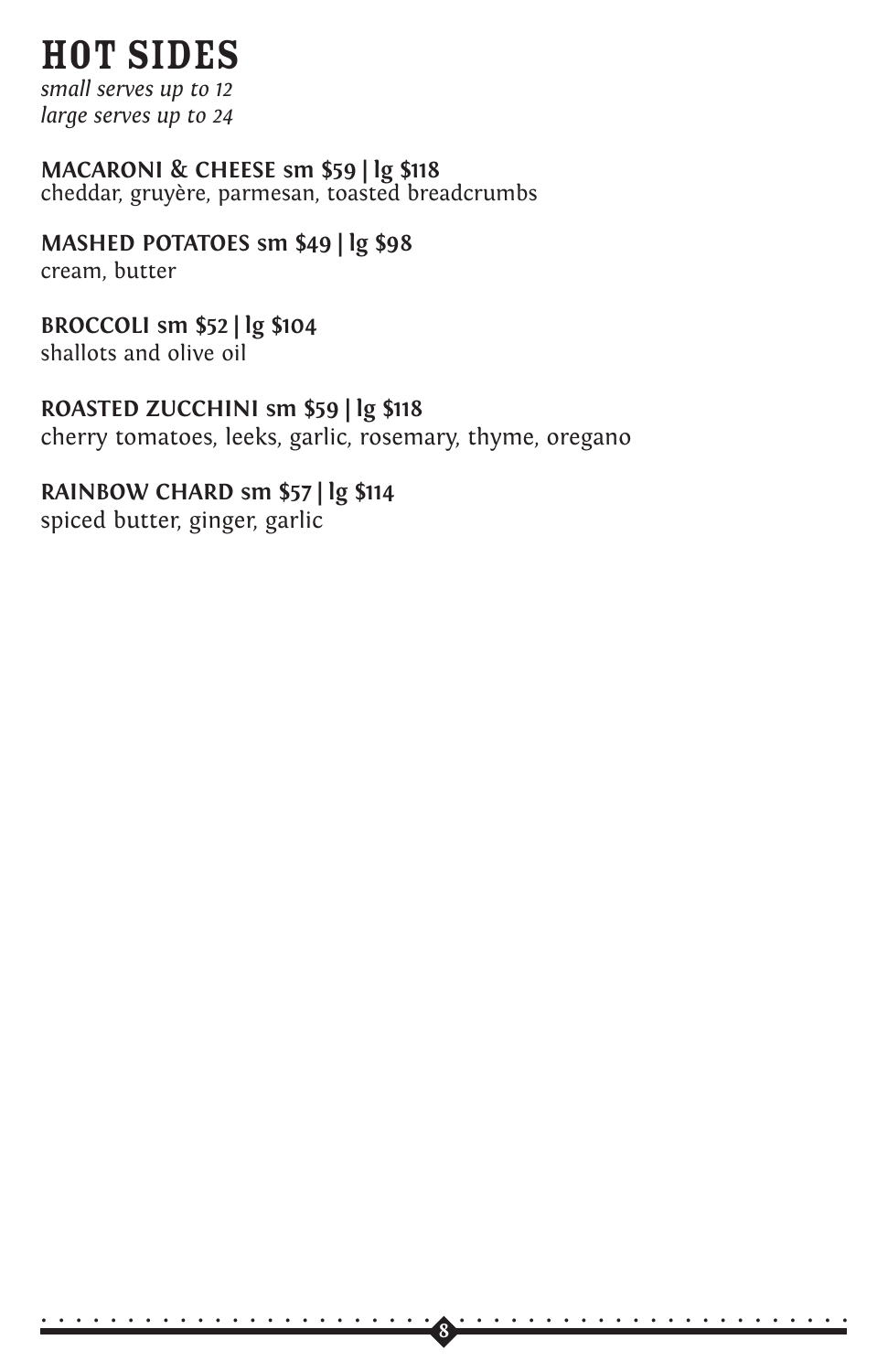### SALADS

*small serves up to 12 large serves up to 24*

*dressing choices: ranch, red wine vinaigrette, golden balsamic vinaigrette*

### **GARDEN sm \$52 | lg \$104**

mixed greens, carrot, cucumber, cherry tomatoes, green onion, choice of dressing

### **FARMER'S MARKET sm \$68 | lg \$136**

mixed greens, avocado, cucumber, cherry tomatoes, carrot, radish, green onion, dill, nut and seed mix, choice of dressing

#### **GOAT CHEESE & APPLE sm \$68 | lg \$136**  mixed greens, toasted walnuts, red onion, golden balsamic vinaigrette

### **CLASSIC CAESAR sm \$63 | lg \$126**

chopped romaine, shaved parmesan, croutons, chives

### **POWER CAESAR sm \$68 | lg \$136**

mixed greens, avocado, fried shallot, cherry tomatoes, parmesan, puffed quinoa, farm egg

### **TURKEY COBB sm \$76 | lg \$152**

mixed greens, bacon, avocado, farm egg, cherry tomatoes, blue cheese crumble, ranch

. . . . . . . . . . . . . . . . . . . . . . . . . . . . . . . . . . . . . . . . . . . . . . . **<sup>9</sup>**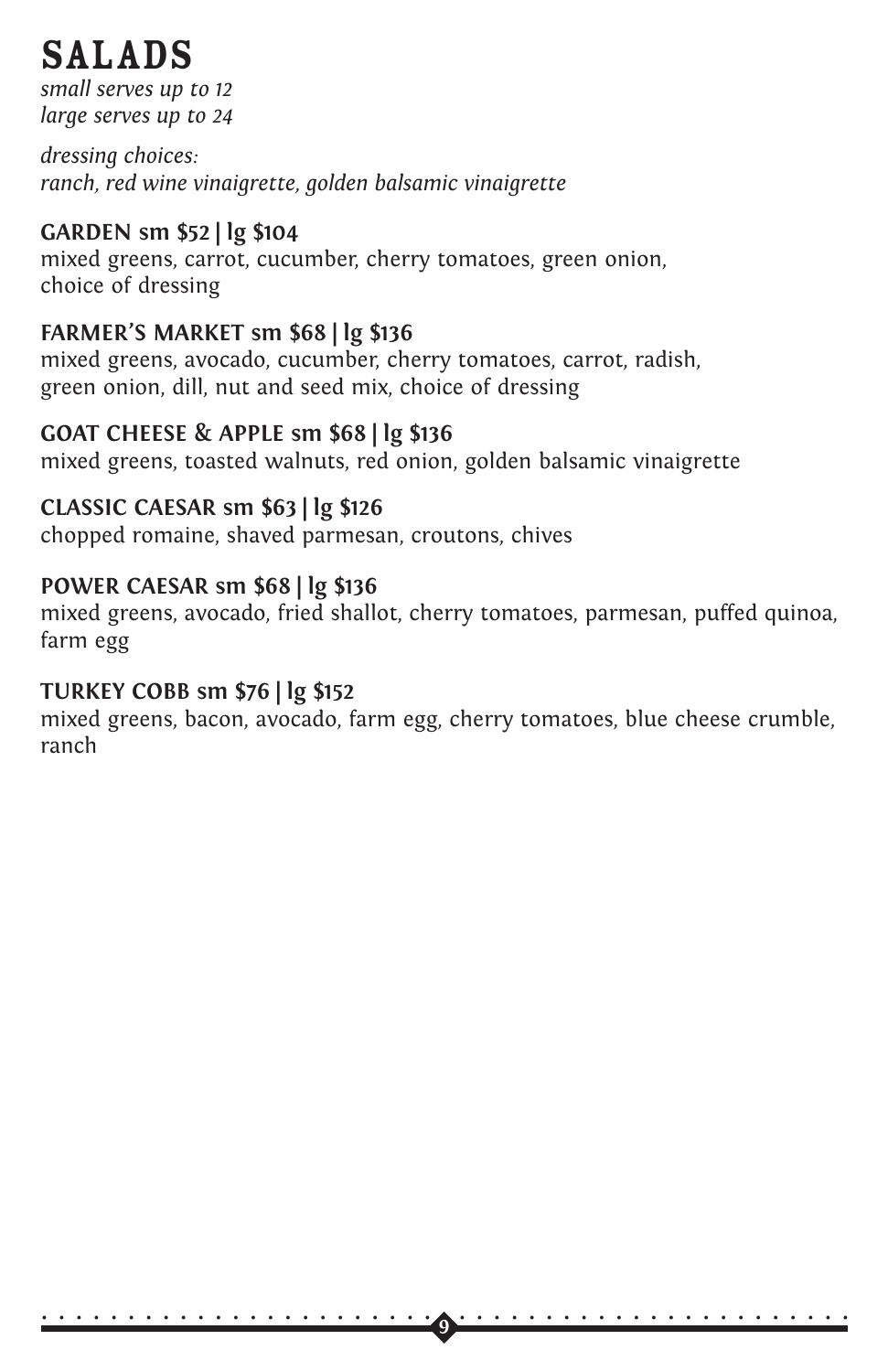### COLD SALAD SIDES

*small serves up to 12 large serves up to 24*

### **CHERRY TOMATO CAPRESE sm \$62 | lg \$124**

fresh mozzarella, basil, golden balsamic vinaigrette

### **CHICKEN & EDAMAME SALAD sm \$62 | lg \$124** cabbage, carrot, green onion, cilantro, toasted peanuts, ginger-peanut vinaigrette

### **ROASTED BEET sm \$53 | lg \$106**

pistachios, feta, red onion, green onion, golden balsamic vinaigrette

### **MEDITERRANEAN CUCUMBER sm \$53 | lg \$106**

red bell pepper, red onion, feta, kalamata olives, red wine vinaigrette

### **CURRIED CAULIFLOWER COUSCOUS sm \$62 | lg \$124**

almonds, celery, dried apricot, dried cranberry, curry-date vinaigrette

### **QUINOA & KALE sm \$53 | lg \$106**

pecans, dill, green onion, lemon vinaigrette

### **KALE & GOLDEN BEET sm \$53 | \$106**

carrot, sprouts, pumpkin and sunflower seeds, aminos, lemon vinaigrette

#### **FRUIT sm \$56 | lg \$112**  best of season

### **SEASONAL BERRIES sm \$59 | lg \$118**

best of season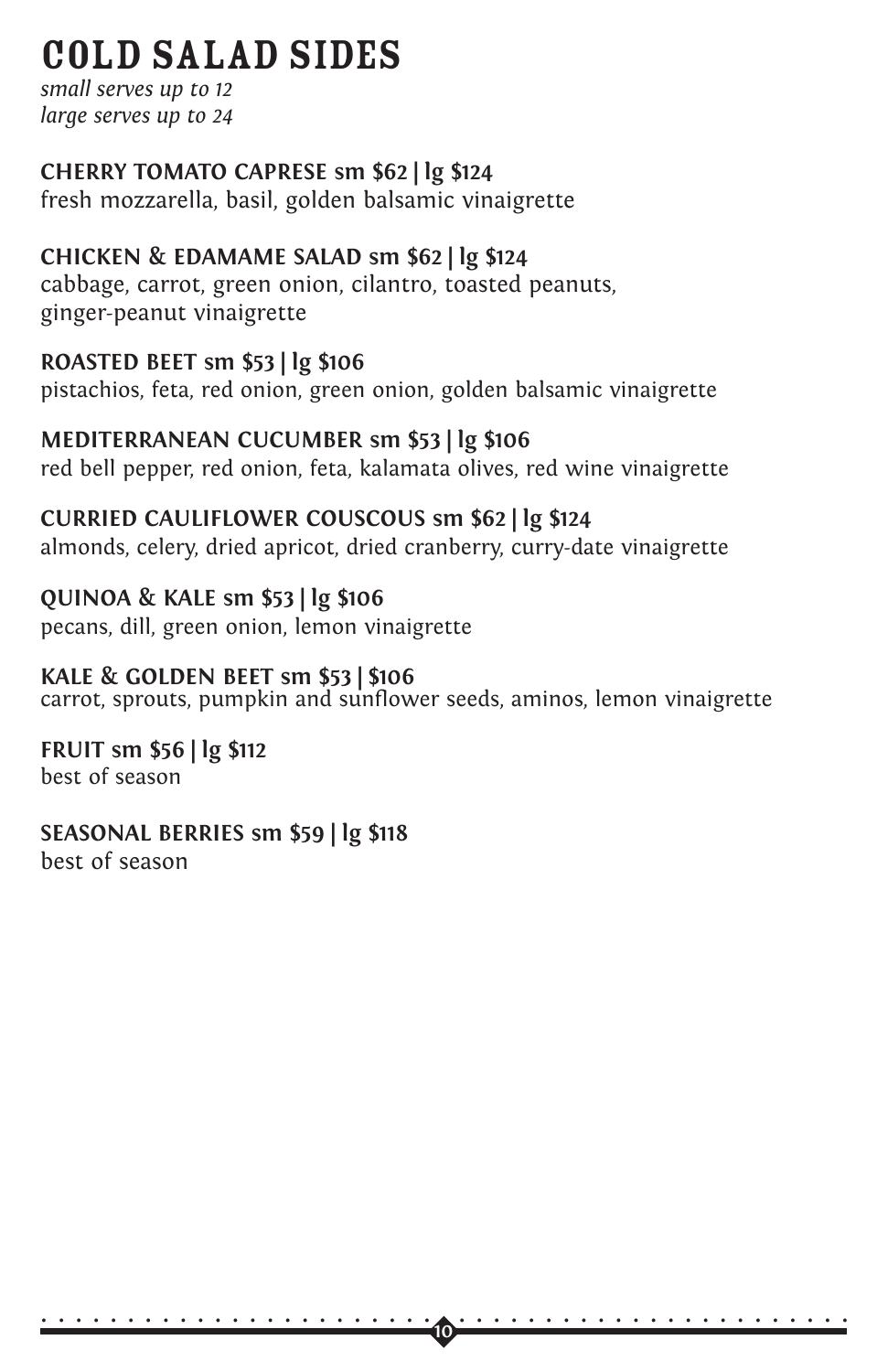### THE COCKTAIL PARTY . . . . . . . . . . . . . . . . .

*small serves up to 24 people* **\$535** *medium serves up to 48 people* **\$1,070** *large serves up to 72 people* **\$1,595** 

#### *includes:*

**CARAMELIZED ONION, BACON & GRUYÈRE DIP** baguette

#### **MINI TRI TIP SANDWICHES**

pickled red onion, arugula, red wine vinaigrette, lemon-basil aioli

. . . . . . . . . . . . . . . . . . . . . . . . . . . . . . . . . . . . . . . . . . . . . . . **<sup>11</sup>**

#### **ROASTED LEMON MARINATED PRAWN PLATTER**  cocktail sauce

### **TERIYAKI CHICKEN SKEWERS**

ginger-peanut vinaigrette

### **"BUILD YOUR OWN" BRUSCHETTA PLATTER**

fresh mozzarella, tomato, basil, olive oil

### **ITALIAN SAUSAGE STUFFED MUSHROOMS**

fontina, breadcrumbs, fresh herbs

#### **ROASTED VEGETABLE SKEWERS**

lemon-basil aioli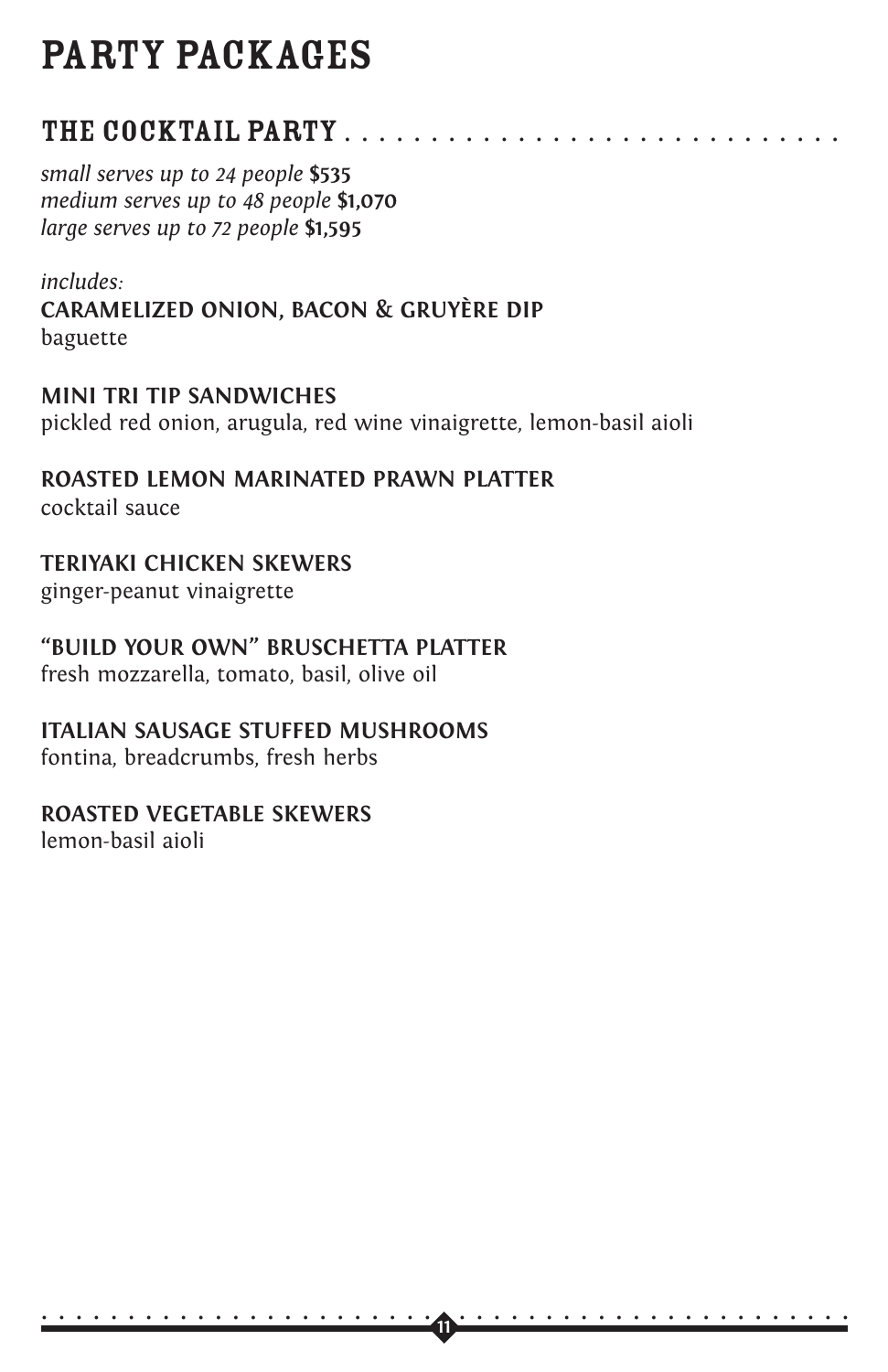### THE CELEBRATION PARTY . . . . . . . . . . . . . . . . . . . . . . . . . .

*small serves up to 24 people* **\$705** *medium serves up to 48 people* **\$1,415** *large serves up to 72 people* **\$2,095**

*includes:*

**ACHIOTE CHICKEN SANDWICHES**

pickled red onion, arugula, chipotle ranch

**MINI TRI TIP SANDWICHES** pickled red onion, arugula, red wine vinaigrette, lemon-basil aioli

**LEMON MARINATED BAY SHRIMP BRUSCHETTA PLATTER** cream cheese mousse

**ROASTED VEGETABLE PLATTER**

lemon-basil aioli

### **FETA & SUN-DRIED TOMATO FLATBREAD**

cream cheese, kalamata olives, parsley

### **SAGE-WALNUT & PESTO STUFFED MUSHROOMS**

garlic, fontina, breadcrumbs, fresh herbs

### **SIGNATURE CHEESE PLATTER**

creamy brie, laura chenel chevre and shaft blue cheese served with caramelized onion, olive tapenade, roasted nuts, dried fruit, crostini, water crackers

. . . . . . . . . . . . . . . . . . . . . . . . . . . . . . . . . . . . . . . . . . . . . . . **<sup>12</sup>**

**SEASONAL FRUIT PLATTER** best of season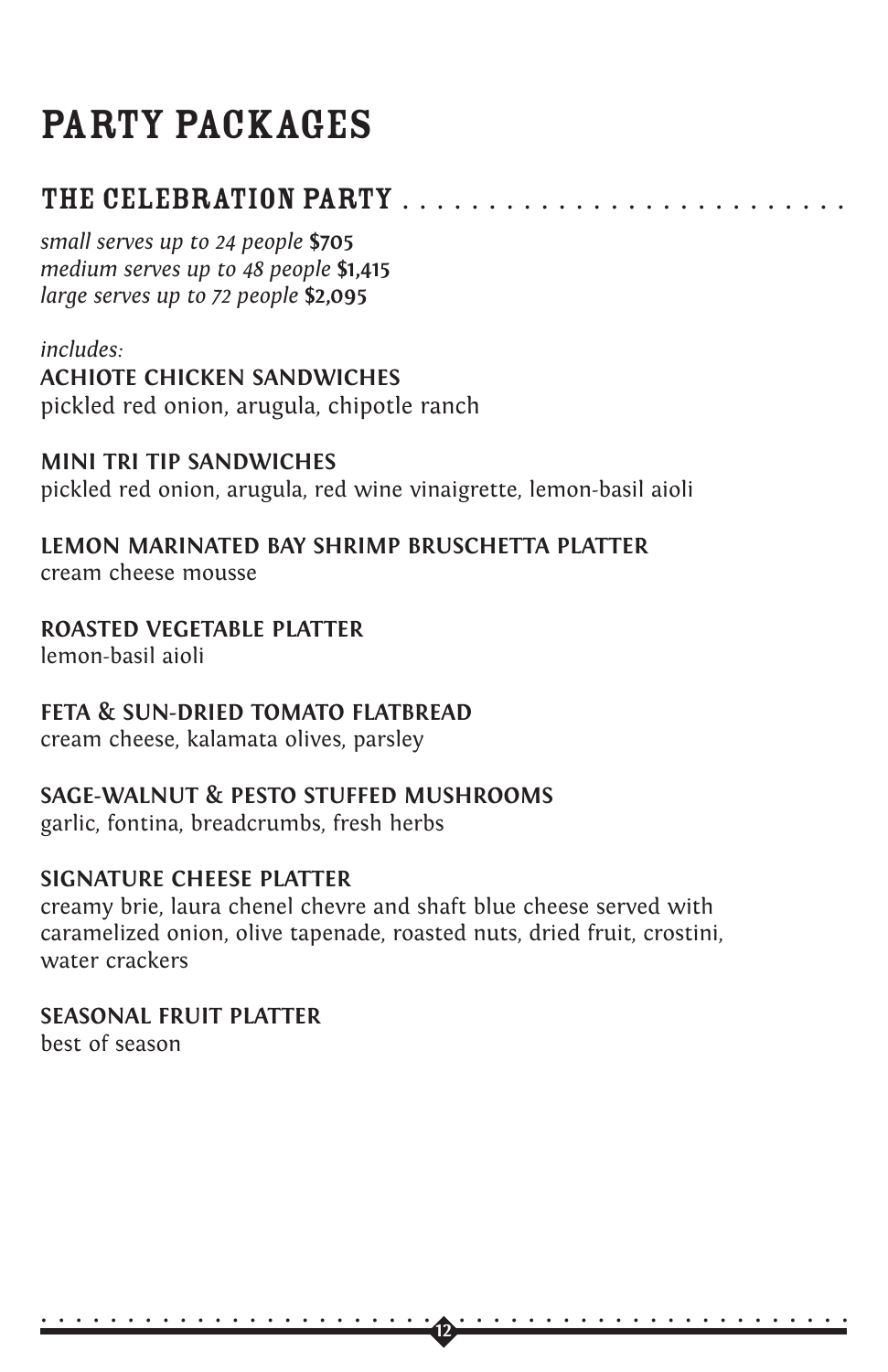### SELLAND'S CLASSICS . . . . . . . . .

*small serves up to 24 people* **\$795** *medium serves up to 48 people* **\$1,595** *large serves up to 72 people* **\$2,295**

#### *includes:* **MUSHROOM CHICKEN BREAST**  sherry, cream

**HERB SALMON FILET**  olive oil, lemon, parsley, dill

**MACARONI & CHEESE**  cheddar, gruyère, parmesan, toasted breadcrumbs

### **ROASTED BEET**

pistachios, feta, red onion, green onion, golden balsamic vinaigrette

#### **FARMER'S MARKET SALAD**

mixed greens, avocado, cucumber, cherry tomatoes, carrot, radish, green onion, dill, nut and seed mix, choice of dressing

. . . . . . . . . . . . . . . . . . . . . . . . . . . . . . . . . . . . . . . . . . . . . . .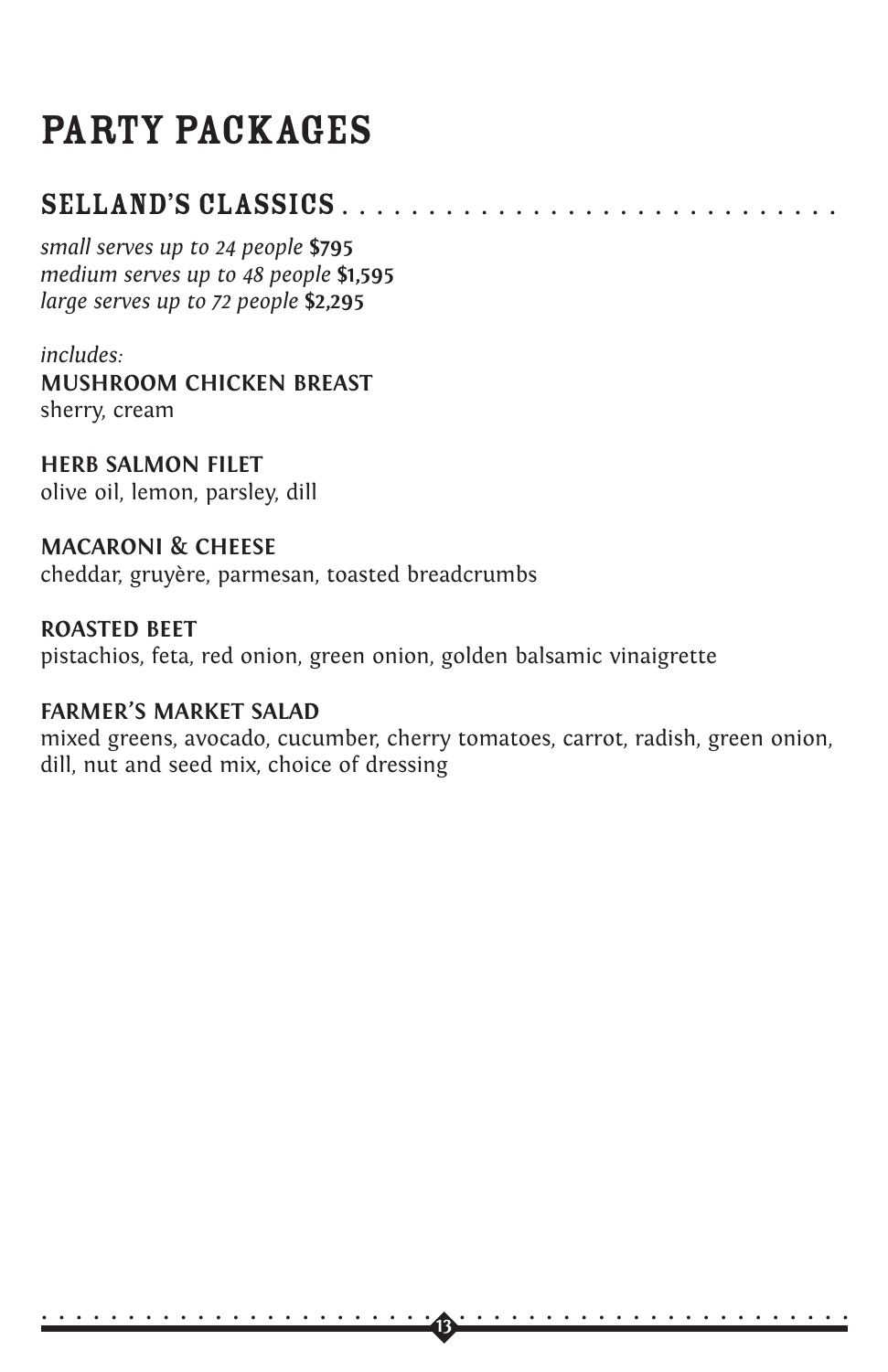### THE LASAGNA PARTY . . . . . . . . . .

*small serves up to 24 people* **\$415** *medium serves up to 48 people* **\$795** *large serves up to 72 people* **\$1,195**

#### *choice of:*

**LASAGNA BOLOGNESE**  meat sauce, mozzarella, ricotta, parmesan

### **THREE-CHEESE LASAGNA**

tomato sauce, mozzarella, ricotta, parmesan

### **ROASTED RED PEPPER LASAGNA**

creamy parmesan, mozzarella, ricotta, parmesan

#### *includes:*

**ROASTED VEGETABLE PLATTER**

lemon-basil aioli

### **CLASSIC CAESAR**  chopped romaine, parmesan, croutons, chives

### **GARLIC BREAD**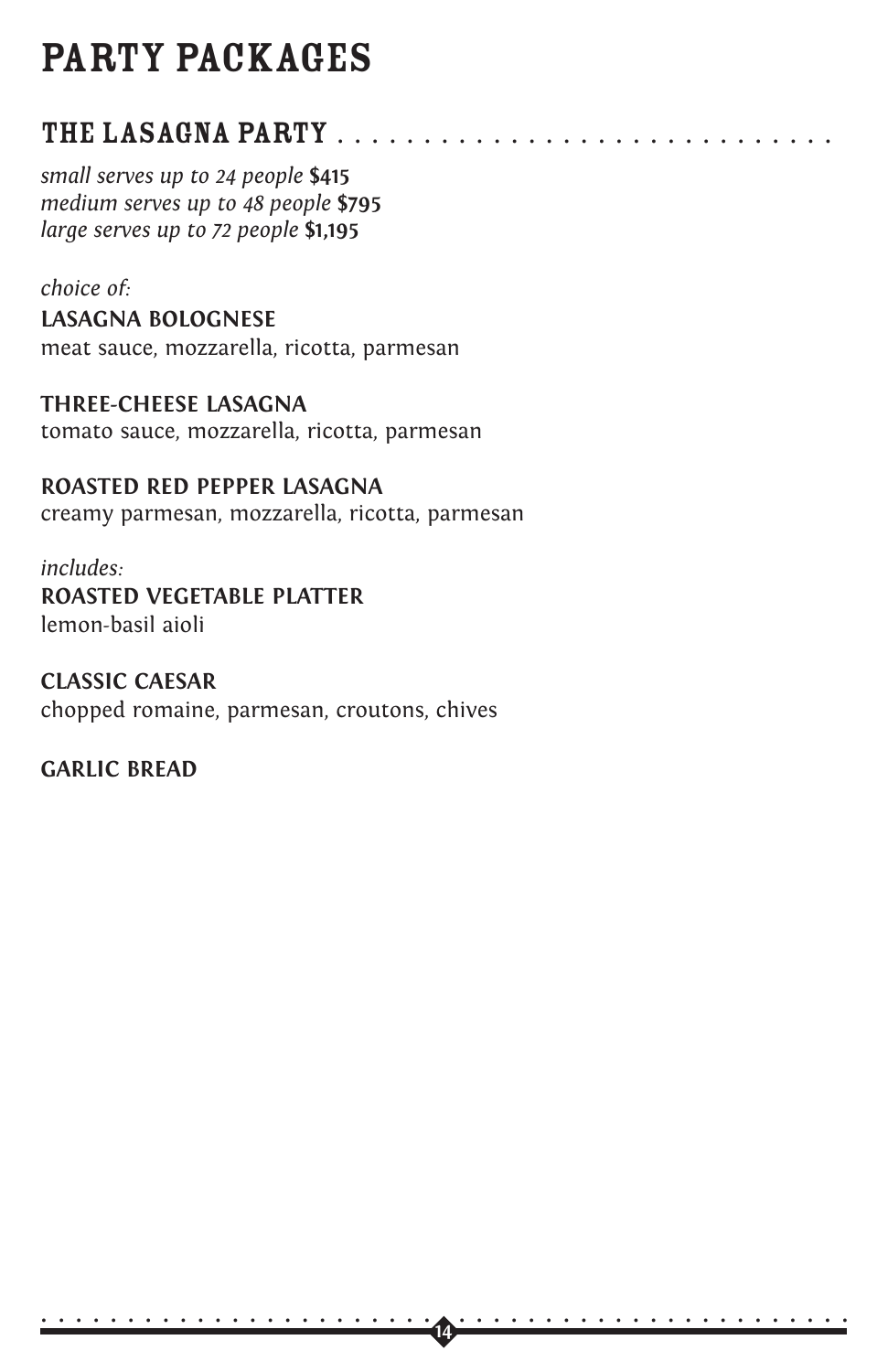### DESSERT PLATTERS

*small serves up to 12 people large serves up to 24 people additional charges may apply for any special requests*

### **COOKIE LOVERS PLATTER sm \$40 | lg \$80**

chocolate chip, salted caramel sandwich, brownie chip turtle, white chocolate cherry macadamia

### **SIGNATURE DESSERT PLATTER sm \$48 | lg \$90**

high hat cupcakes, cheesecake bars, chocolate chip cookies, salted caramel sandwich cookies

### **DELUXE DESSERT PLATTER sm \$74 | lg \$148**

strawberry mascarpone parfait, banana pudding parfait, high hat cupcake, hummingbird cupcake, blueberry citrus tart, coffee caramel tart

### signature desserts

*additional charges may apply for any special requests*

### **STRAWBERRY MASCARPONE PARFAIT \$6.75**

pound cake, strawberry jam, vanilla streusel

### **BANANA PUDDING PARFAIT \$6.75**

vanilla coconut pudding, banana, vanilla streusel, "whipped cream"

### **HIGH HAT CUPCAKE \$3.95 each | \$47 dozen**

chocolate cake, chocolate dipped meringue

### **HUMMINGBIRD CUPCAKE \$3.95 each | \$47 dozen**

banana-pineapple spiced cake, cream cheese frosting, pecans

### **CHOCOLATE MOUSSE BAR \$6.95**

whipped cream, chocolate cookie crust, cocoa nibs

### **RASPBERRY CHEESECAKE BAR \$6.95**

whipped cream, graham cracker crust

### **CHEESECAKE BAR \$6.95**

whipped cream, graham cracker crust

### **BLUEBERRY CITRUS TART \$6.95**

blueberry compote, valrhona yuzu ganache, whipped cream

### **COFFEE CARAMEL TART \$6.95**

. . . . . . . . . . . . . . . . . . . . . . . . . . . . . . . . . . . . . . . . . . . . . . . **<sup>15</sup>**

valrhona caramel creme, whipped coffee ganache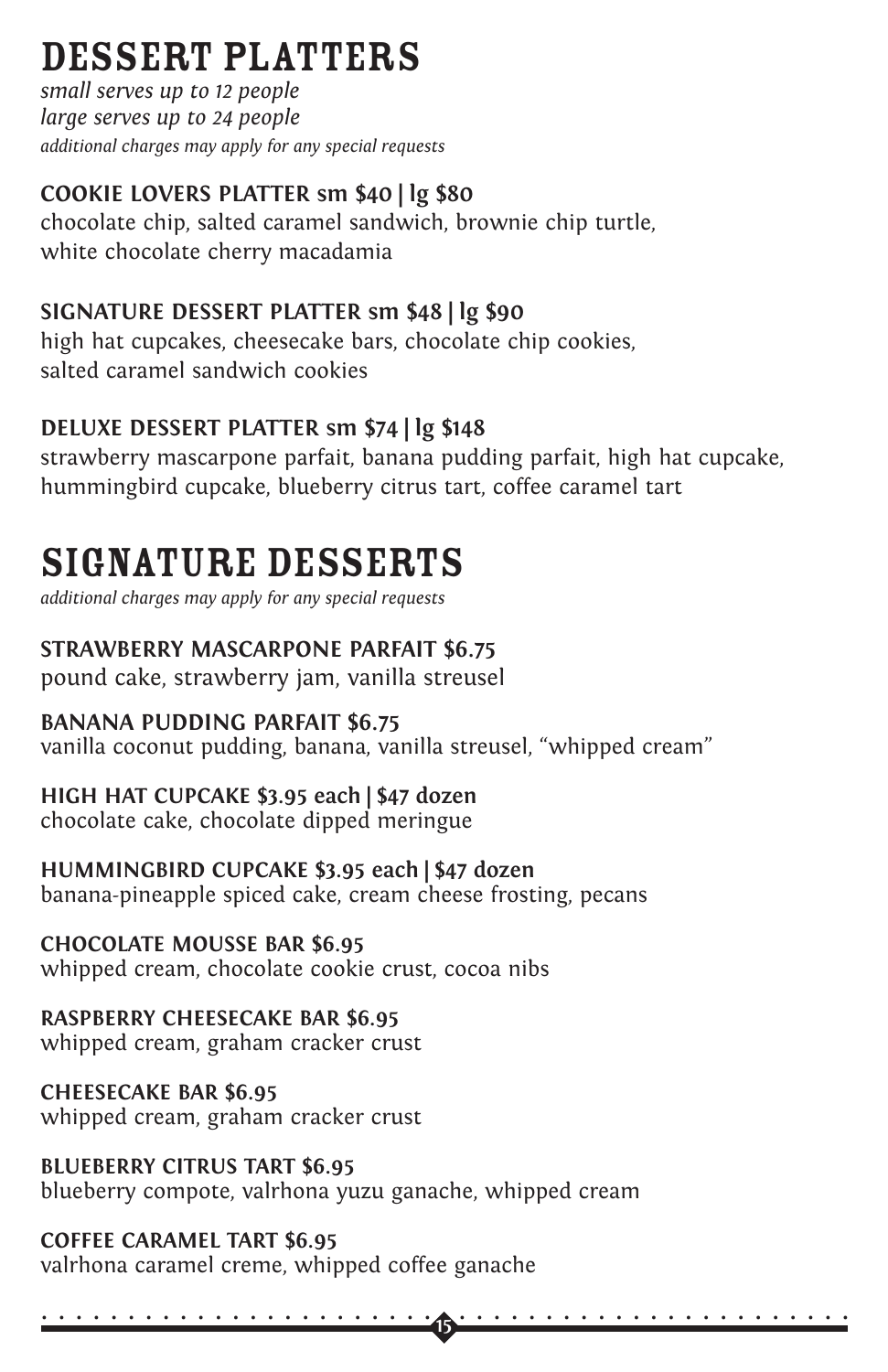### **COOKIES \$35 dozen**

churro, chocolate fudge peanut butter, salted caramel sandwich, white chocolate coconut macadamia, oatmeal pecan chocolate chunk, chocolate chip

### WHOLE CAKES & TORTES

*all orders must be placed by noon, 48 hours in advance*

### **HUMMINGBIRD CAKE \$46 (9" round serves 10-12)**

banana-pineapple spiced cake, cream cheese frosting, pecans

### **SALTED CARAMEL CAKE \$46 (9" round serves 10-12)**

chocolate cake, salted caramel filling, chocolate frosting, salted caramel crisp pearls

#### **CHOCOLATE MOUSSE TORTE \$6.95 bar | \$56 whole** whipped cream, chocolate cookie crust, cocoa nibs

**RASPBERRY CHEESECAKE \$6.95 bar | \$56 whole** whipped cream, graham cracker crust

### **CHEESECAKE \$6.95 bar | \$56 whole**

whipped cream, graham cracker crust

### **CELEBRATION PLAQUES WRITTEN ON FONDANT:**

. . . . . . . . . . . . . . . . . . . . . . . . . . . . . . . . . . . . . . . . . . . . . . . **<sup>16</sup>**

9" round **\$3.75 each**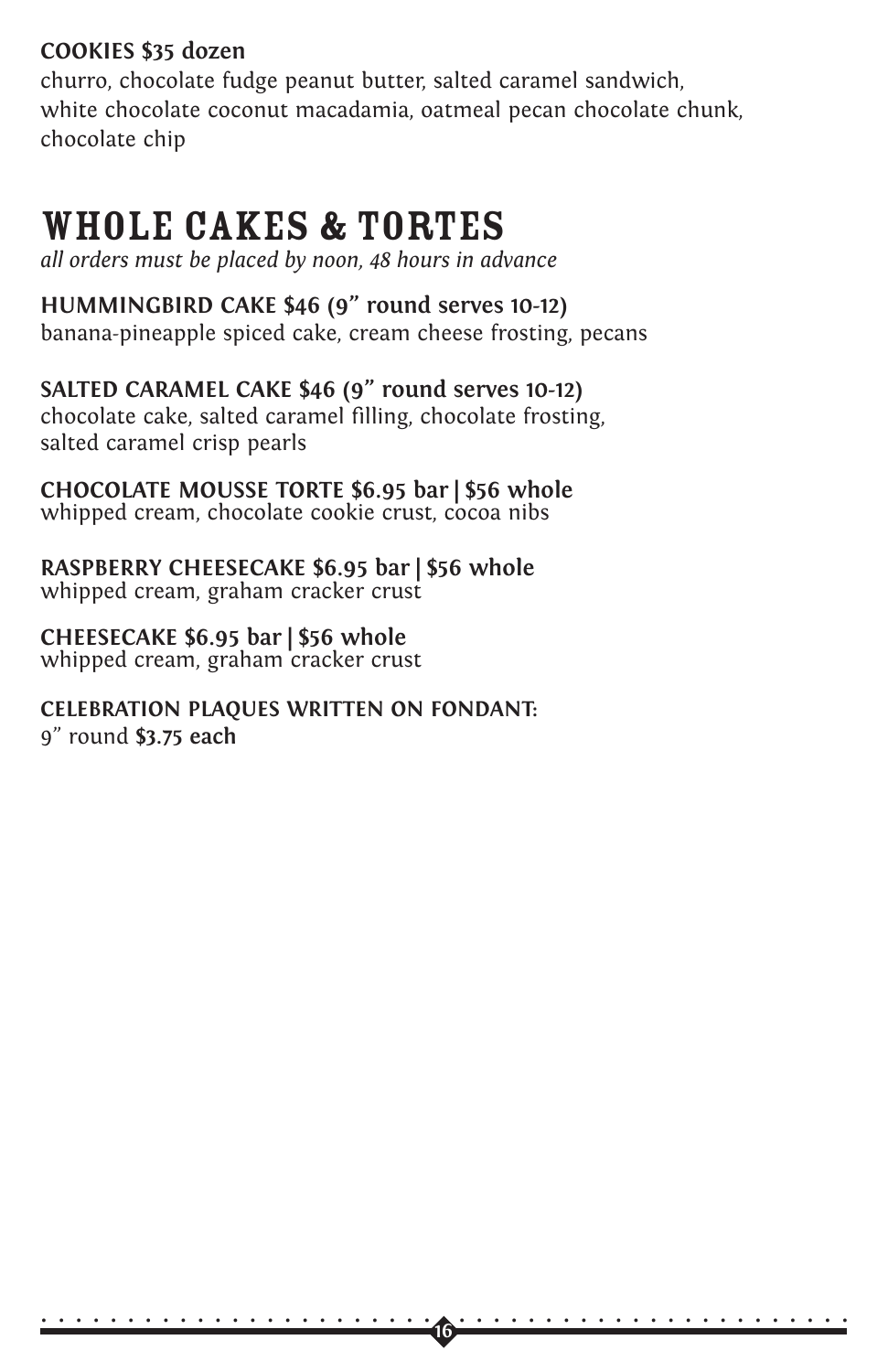Whether we are creating your meal from beginning to end, or just supplementing what you've created, we're here to help. Here are some details to consider:

- We provide delivery with a minimum purchase of \$500, with a small fee based on location.
- We provide disposable platters, plates, napkins and flatware for a small fee.
- A 48-hour notice may be required on some menu items.
- We allow for last minute orders based on availability. However, dates do fill up quickly, especially during peak seasons, so please place your order at your earliest convenience.
- We cater events, big or small, however we do not provide wait staff or party rentals.
- All menus and pricing are subject to change.

*We look forward to serving you!*

# CATERING

. . . . . . . . . . . . . . . . . . . . . . . . . . . . . . . . . . . . . . . . . . . . . . .